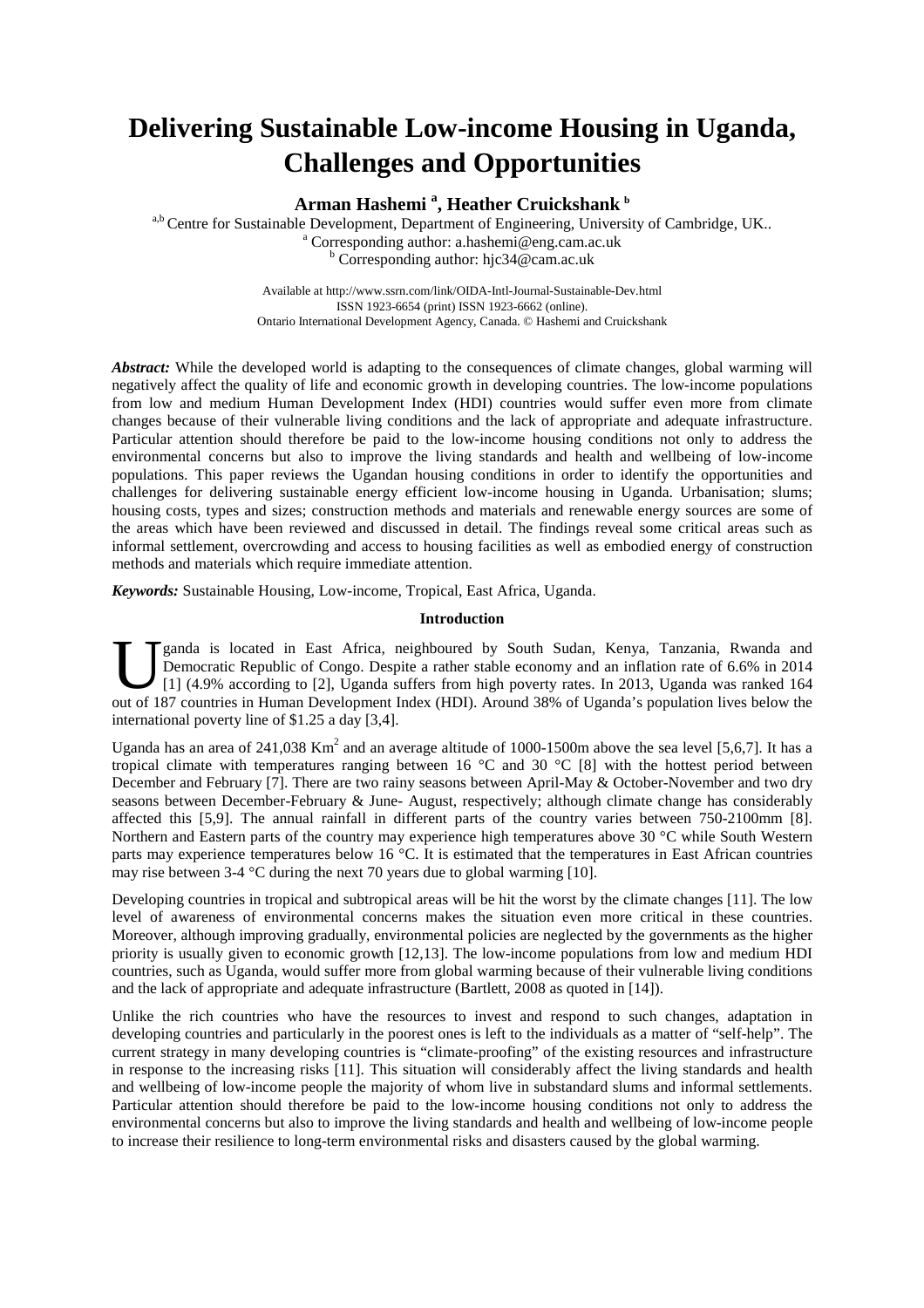To this end, this study intends to evaluate the current Ugandan housing conditions in order to identify the barriers and opportunities for delivering sustainable low-income housing in Uganda.

## **Research Methodology**

Relevant documents published by individual researchers, Ugandan Government, UN-Habitat and other research organisations are reviewed. Site visits and surveys are also carried out to collect primary data and photographic evidence to support the discussions. The outcomes of the literature review along with the surveys are used to identify the critical factors which affect the Ugandan housing conditions. The challenges and opportunities for providing sustainable, energy efficient low-income housing in Uganda are discussed and short-, mid- and longterm plans and policies are recommended as the conclusion of this study.

#### **Population Growth, Urbanisation and Slums**

Africa is experiencing the highest rate of urban growth in the world. All African countries, except East African ones, have an urban population of 40% or more. The majority of population in African cities live in slums and informal settlements [15]. It is estimated that by 2050, around 56% of the African population live in the urban areas [16]. Table 1 shows the actual and estimated rural and urban populations in during 1990-2050.

| Population (1000s) |        |        |             |                                             |          |          |      |                                               |      |               |
|--------------------|--------|--------|-------------|---------------------------------------------|----------|----------|------|-----------------------------------------------|------|---------------|
|                    |        | Urban  |             | <b>Proportion Urban (%)</b><br><b>Rural</b> |          |          |      | Average<br>annual<br>rate of<br>change<br>(%) |      |               |
| Area/Country       | 1990   | 2014   | 2050        | 1990                                        | 2014     | 2050     | 1990 | 2014                                          | 2050 | 2010-<br>2015 |
| World              | 2,285, | 3,880, | 6,338,      | 3,035,78                                    | 3,363,65 | 3,212,33 | 43   | 54                                            | 66   | 0.9           |
|                    | 031    | 128    | 611         | 6                                           | 6        | 3        |      |                                               |      |               |
| <b>Africa</b>      | 196,92 | 455,34 | 1,338,      | 433,064                                     | 682,885  | 1,054,60 | 31   | 40                                            | 56   | 1.1           |
|                    | 3      | 5.     | 566         |                                             |          | 9        |      |                                               |      |               |
| <b>East Africa</b> | 35,564 | 96,610 | 378,76<br>3 | 162,822                                     | 287,296  | 490,458  | 18   | 25                                            | 44   | 1.7           |
| Uganda             | 1942   | 6124   | 33367       | 15,593                                      | 32,721   | 70,711   | 11   | 16                                            | 32   | 2.1           |

Table 1. Urban and rural populations and rates of annual changes [16].

Uganda can be considered as an agricultural country since, despite a high growth rate in urban population (5.6% p.a.), only around 14-15% of the population live in the urban areas [5]. In 2009/10, the number of households in Uganda was 6.2 million showing an increase of one million since 2005/06. During the same period, urban households grew by 1.4% from 17.4% to around 18.8% [17]. According to the National Census in 2002, Uganda's population was 24.2 million [8]. With a growth rate of 3.2%, the country's population is estimated to be around 38 million in 2015 and 68.4 million by 2035, 30% of which would live in urban areas [5,18]. By 2050, Uganda is estimated to be one of the most urbanised African countries [2].

#### **Housing Conditions**

The share of the construction industry in Uganda has increased from 4.1% in 1988 to 12% in 2008 [19] and 14.6% [20] of GDP in 2012. Since 1988 the housing sector has been growing with an average rate of 6.3%. This is while in 2005/6 less than 1% of the labour force were employed by the construction industry. The private sector is the major housing provider in Uganda and the government therefore only needs to develop and implement appropriate housing regulations and standards to improve the housing conditions [19].

In 2010, Uganda's housing stock was around 5.28 million dwellings with an estimated shortage of 612,000 residential units [19]. The projected housing deficit in 2012 varied between 560,000 and 1.6 million 28% of which was in urban areas. The annual housing demand has been estimated to be around 233,000 units. The housing deficit is likely to increase to eight million by 2020 if the current supply remained the same [2].

## *Housing types*

Making up around 58% of the total housing stock, detached houses are the most common housing type in Uganda (Table 2). Huts and tenements (locally called Muzigo/Mizigo) take the next places with 21.5% and 18.4% respectively. Although the share of huts has almost remained the same since 2005, the share of tenements has increased by more than 3%. This is while in urban areas, the share of tenements has increased sharply from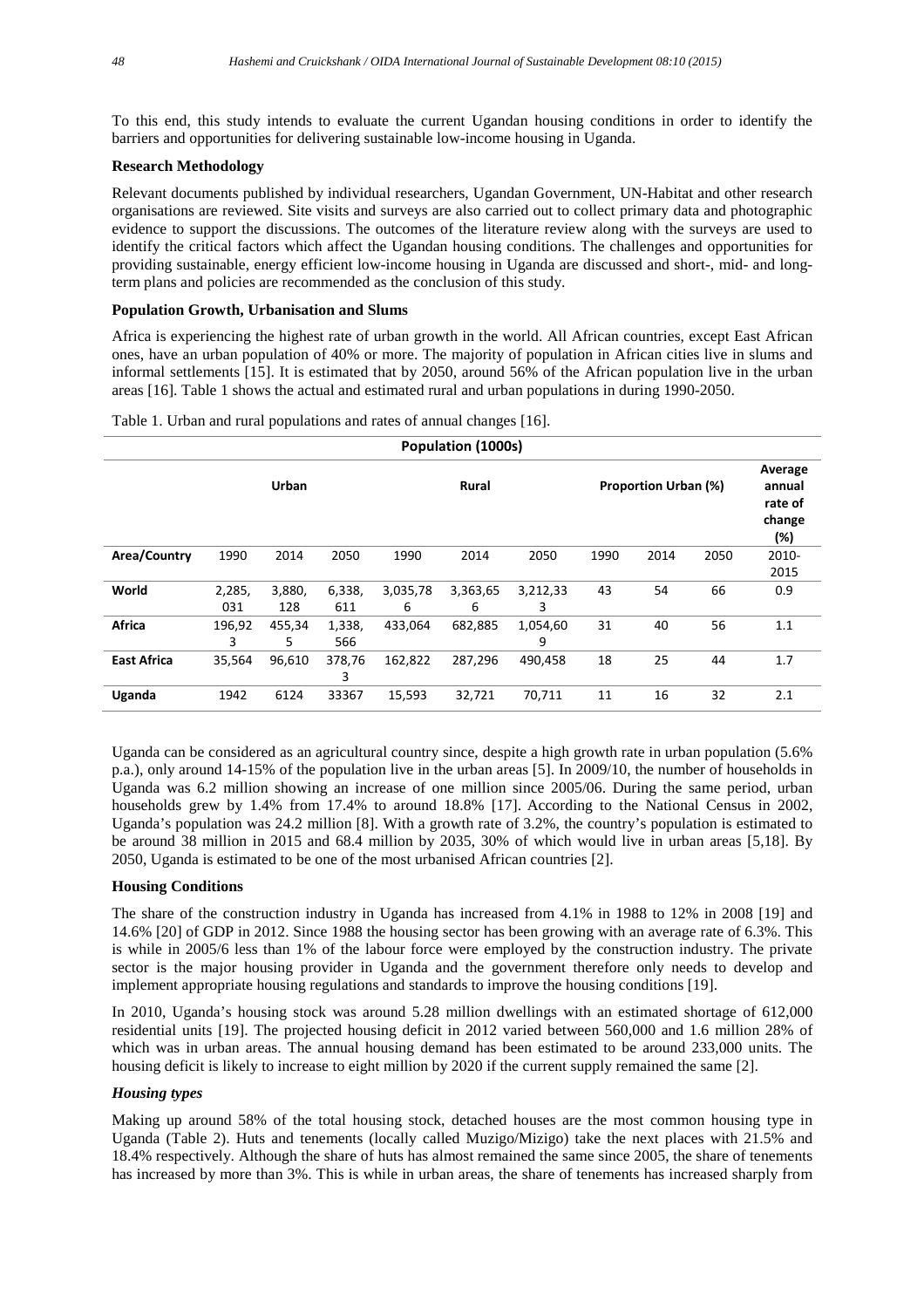around 49% to 58% (9% since 2005 and 11% since 2002) compared to only 1.1% increase in rural areas. Moreover, according to the national surveys in 2002, around 27% of households lived in "room/rooms" dwelling units. The share of "room/rooms" dwelling type was considerably higher in urban areas (62%) compared to rural areas (21%) [8].

| <b>Indicator</b>      | Year 2005/06 |       |        | Year 2009/10 |       |        |
|-----------------------|--------------|-------|--------|--------------|-------|--------|
|                       | Urban        | Rural | Uganda | Urban        | Rural | Uganda |
| <b>Dwelling Types</b> |              |       |        |              |       |        |
| Detached house        | 36.8         | 65.6  | 60.5   | 30.2         | 64.4  | 57.9   |
| <b>Huts</b>           | 8.9          | 24.8  | 22     | 6.2          | 25.1  | 21.5   |
| Tenements/Muzigo      | 48.9         | 8.1   | 15.2   | 58           | 9.2   | 18.4   |
| <b>Others</b>         | 5.4          | 1.6   | 2.2    | 5.7          | 1.4   | 2.2    |
| <b>Tenancy Types</b>  |              |       |        |              |       |        |
| Owned                 |              | 78.4  |        |              | 76    |        |
| Rental                |              | 15.3  |        |              | 17.9  |        |
| Other                 |              | 6.3   |        |              | 6.1   |        |

|  | Table 2. Types of dwelling and tenure in Uganda (2005-2010) [17,19]. |  |  |
|--|----------------------------------------------------------------------|--|--|
|  |                                                                      |  |  |

Many people in African cities live in rental properties. In 2009/10, around 18% of Ugandan families lived in rental properties. The situation is more critical in urban areas. In 2007, for example, 57% of the urban population were renting their homes [21]. This figure was around 70% for households living in Kampala [17]. The major reason for the very high rate of renting is the high housing costs [19] which make houses unaffordable for the families living in Kampala. Increasing prices have forced many people out of the housing market resulting in more demand for rental properties.

# *Household size and number of rooms*

Overcrowding is one of the major challenges in Uganda. Overcrowding increases the risk of contracting infectious and transmissible diseases. The National Housing Survey 2005/06 indicated that more than 50% of Ugandan households lived in single roomed houses [19]. Also, according to Uganda Bureau of Statistics, in 2011, around 46% of Ugandan households used only one room for sleeping. Overcrowding has been more serious in urban areas as 62.3% of urban families sleep in one room compared with 42% for the rural areas [6]. Figure 1 shows the average number of bedrooms and sleeping occupants in each room in different parts of the country in 2005/06 and 2009/10. Table 3 also shows the average household size over a period of eight years in different regions of Uganda [17]. In 2002 there were 5 million Ugandan families 14% of which lived in urban areas [8]. The average household size for urban families was 4.2 compared to 4.9 for rural areas [8] representing an average of 4.6 for the whole country. This is while according to [17], average rural and urban household size in 2002 were in order 5.3 and 4.1. In 2011, this figure decreased to 3.8 and 5.1 for urban and rural areas respectively [6].

**Next page**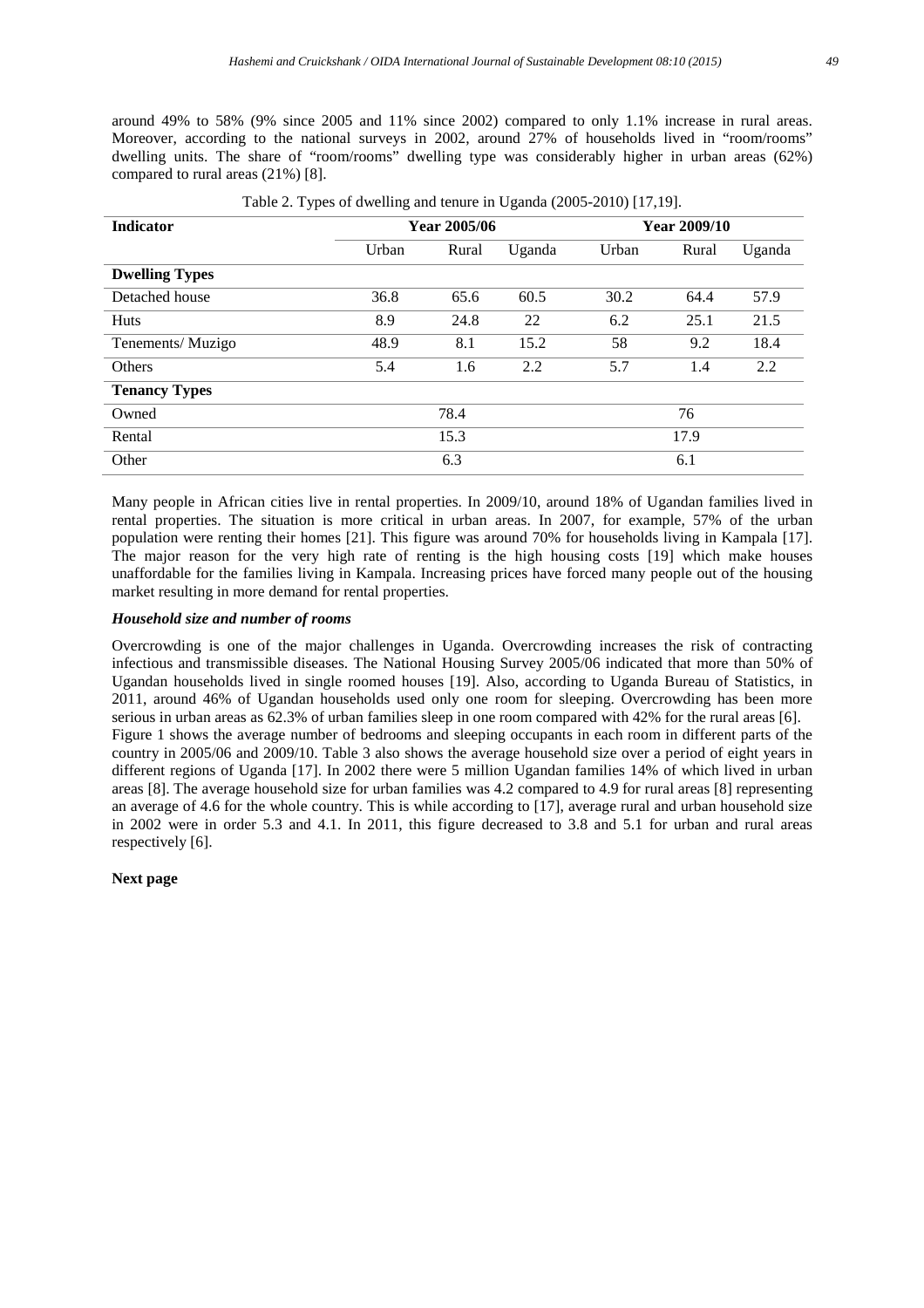

Figure 1. The average number of bedrooms and sleeping occupants in each room (2005-2010); Source of table: [17].

|                 | 2002/03 | 2005/06 | 2009/10 |  |  |  |
|-----------------|---------|---------|---------|--|--|--|
| Rural           | 5.3     | 5.3     | 5.2     |  |  |  |
| <b>Urban</b>    | 4.1     | 4.6     | 3.9     |  |  |  |
| <b>Central</b>  | 4.8     | 4.8     | 4.1     |  |  |  |
| <b>Eastern</b>  | 5.5     | 5.6     | 5.6     |  |  |  |
| <b>Northern</b> | 5.1     | 5.2     | 5.2     |  |  |  |
| Western         | 5.2     | 5.3     | 5.1     |  |  |  |
|                 |         |         |         |  |  |  |
| <b>Uganda</b>   | 5.1     | 5.2     | 5       |  |  |  |

Table 3. Average household size in different regions of Uganda (2002-2010) [17].

## *Access to energy*

Wood fuel and paraffin are respectively the main fuel sources for cooking and lighting in Uganda. Access to alternative energy sources such as electricity is very limited. In 2011, for instance, only 14.6% [6] (12% according to [22]) of Ugandan households had access to electricity. This figure was only 5.3% in rural areas compared to 55.4% in urban areas (Figure 2). In 2013, the rate of National Grid Electrification was 14.9%, showing an increase of 4.9% since 2010 [22]. The situation is even more critical when considering the common cooking fuels since around 95% [6] of Ugandan households use wood related fuels, such as firewood or charcoal, for cooking purposes. This figure improved by only 2% over year 2002 figures when around 97% of household reported their main cooking fuels as firewood or charcoal [8].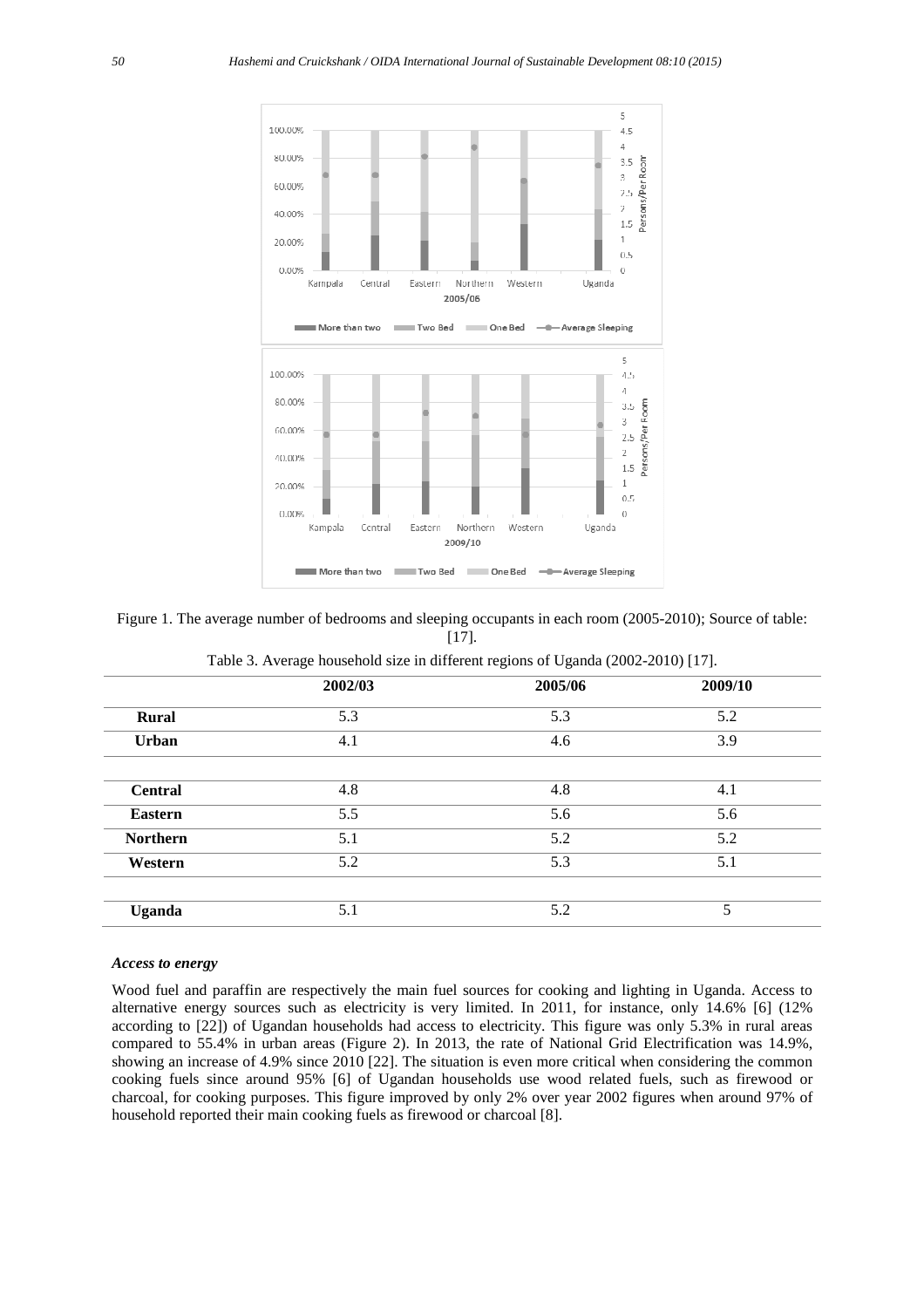

Figure 2. Access to electricity and cooking fuels (%); Source of table: [6].

Figure 3 also summarises the sources of lighting in different parts of the country. "Tadooba", which is a local paraffin candle, is the most common (66%) source of lighting in Uganda. It is followed by lantern (14%) and electricity (12%) as the second and third most common lighting source. In Kampala, 48% of people use electricity for lighting [17].



Figure 3. Types of lighting fuels in different regions of Uganda (%); Source of table: [17].

## **Construction Methods and Materials**

Iron sheets (62%) followed by thatched roof (37%) are the most common roofing systems/materials in Uganda (Figure 4). In 2010, around 57% of all dwellings (84% urban and 51% rural) had brick walls and 39% (12% urban and 46% rural) were made with mud and poles. Figure 5 and Figure 6 summarise the main walling and flooring methods/materials between 2002 and 2010. The only noticeable change during this period has been the 6.4% and 3% increase in brick walls and cement flooring, respectively [17,19].



Figure 4. Roof construction methods/materials during 2002-2010 (%); Source of tables: [17,19].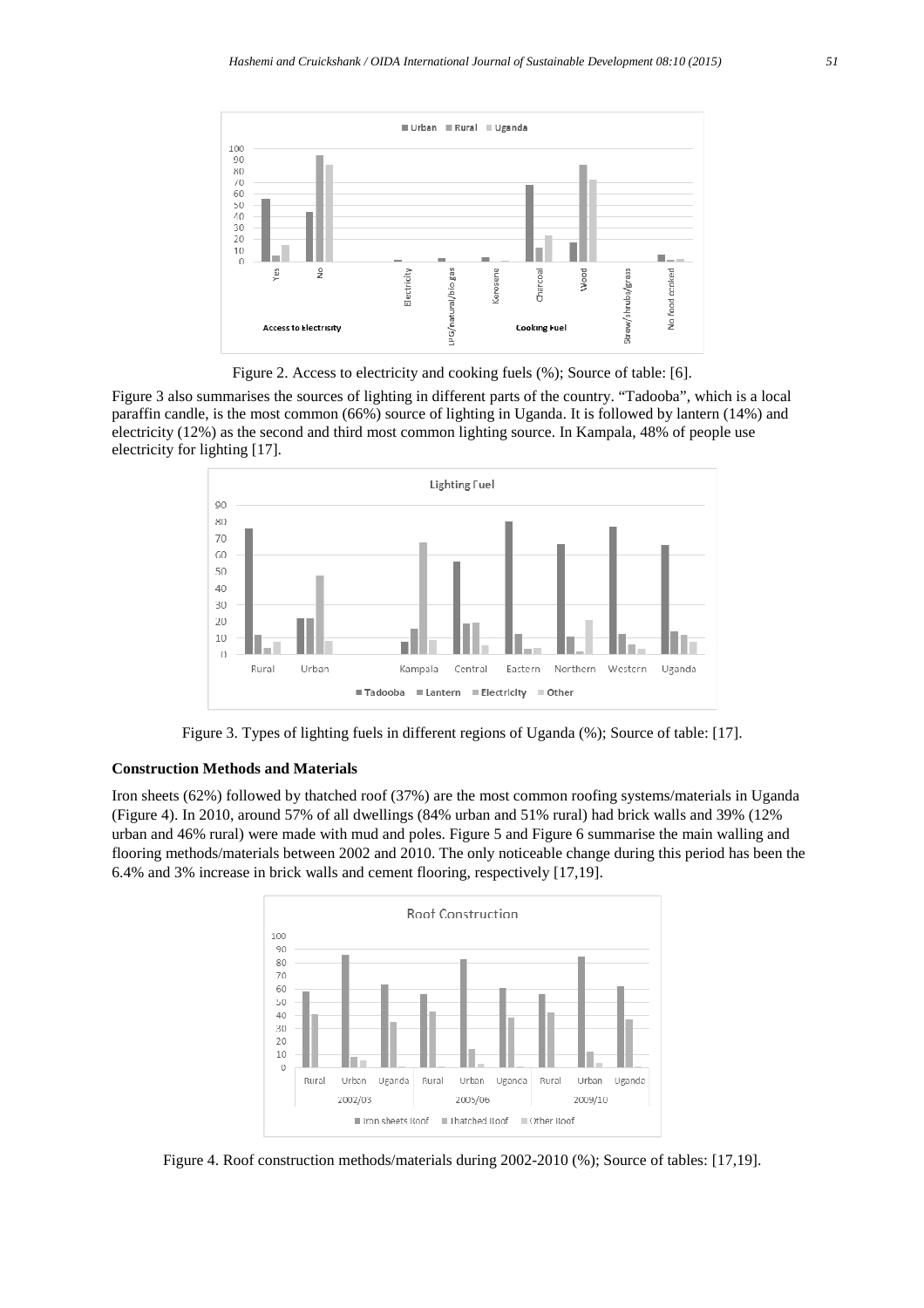

Figure 5. Wall construction methods/materials during 2002-2010 (%); Source of tables: [17,19].



Figure 6. Floor construction methods/materials during 2002-2010 (%); Source of tables: [17,19].

#### *Walling methods/materials and environmental considerations*

Following are the most common walling techniques used in many developing countries including Uganda [23,24,25,26,27]:

- 1. Adobe (also known as mud bricks or sun-dried earth block);
- 2. Cob;
- 3. Rammed earth;
- 4. Wattle and daub (also known as Mud and Poles);
- 5. Burned bricks;
- 6. Stabilised earth blocks; and
- 7. Concrete.

Table 4 summarises the advantages and disadvantages of common construction methods and materials in Uganda. Adobe is an affordable and environmentally friendly material making it very suitable for low-income housing; however, its aesthetics/appearance, low resistance and high maintenance requirements (due to vulnerability to rain/water) are the major issues associate with Adobe. Plastering the external surfaces would, to some extent, resolve the aforementioned issues. The major social challenge for using this material is to change the people's mentality as Adobe is commonly considered as the "material of the poor"[25]. Cob (Figure 7) construction is also a common construction method/material in Uganda. Cob is similar to adobe but is uncompressed without framework. Cob is a mixture of clay, sand and straw and is used to make walls and roofs [24].

Rammed earth walls are more stable compared to adobe and Cob walls. Rammed earth walls are made from 100-150mm moist earth, tipped into a formwork and compressed by ramming [26]. The framework is then removed compacted/moulded clay is then left to dry [24]. Wattle and daub (Mud and Poles) is very common for low cost housing in Uganda. Wattle and daub consists of a wooden grid filled with earth. It stands for around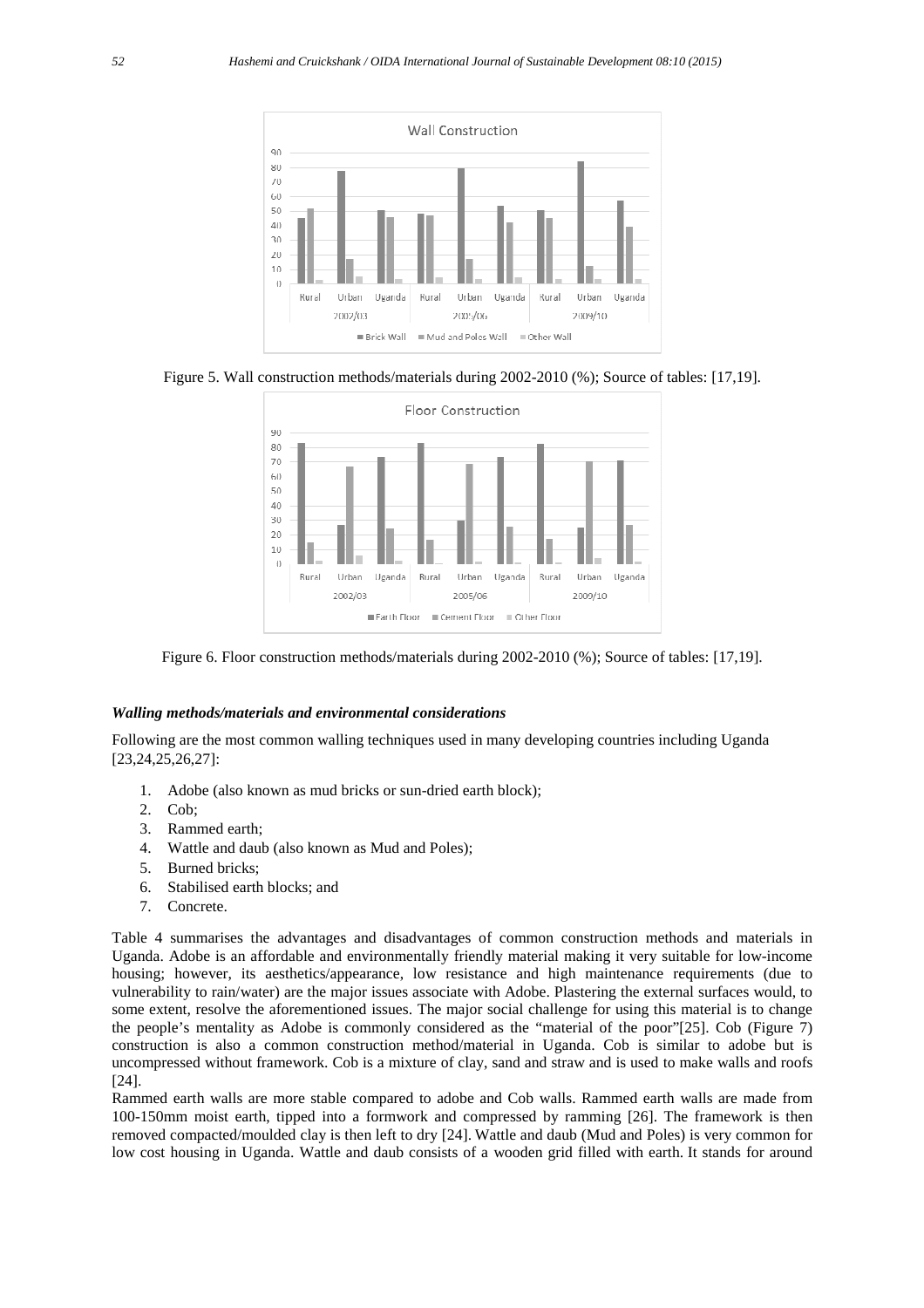40% of all constructed houses in Uganda [17,19]; however, compared to adobe, wattle and daub is less environmental friendly as it increases deforestation due to the application of local wood in its structure.



Figure 7. Cob construction (left) and adobe (right) construction. Source: The authors

Burned bricks (Figure 8) are also a common and readily available material in both urban and rural areas of Uganda. Living in houses built with burned brick represents higher social status compared to adobe and wattle and daub. Burned brick is environmentally harmful due to (often excessive) soil extraction (Figure 9) which may directly or indirectly affect agriculture and health of local communities. Due to the need for firewood, it also heavily damages the forests and causes air pollution as well as affects the available fuel sources [24].



Figure 8. Burned Bricks are very common in both rural and urban areas. Source: The authors.

The excessive use of mortar (up to 30mm; Figure 10) during construction due to the uneven sizes of burned bricks is the other major issue in Uganda. Moreover, plastering the walls is necessary due to aesthetics reasons [24]. Such issues significantly increase the overall cost of this method of construction making it inappropriate for low-cost housing.



Figure 9. Extensive soil extraction has negative environmental impacts. Source: The authors. Compressed Stabilised Earth Blocks (CSEB) are also widely used in the construction projects. CSEB is relatively strong and environmental friendly due to the moderate use of cement and energy involved in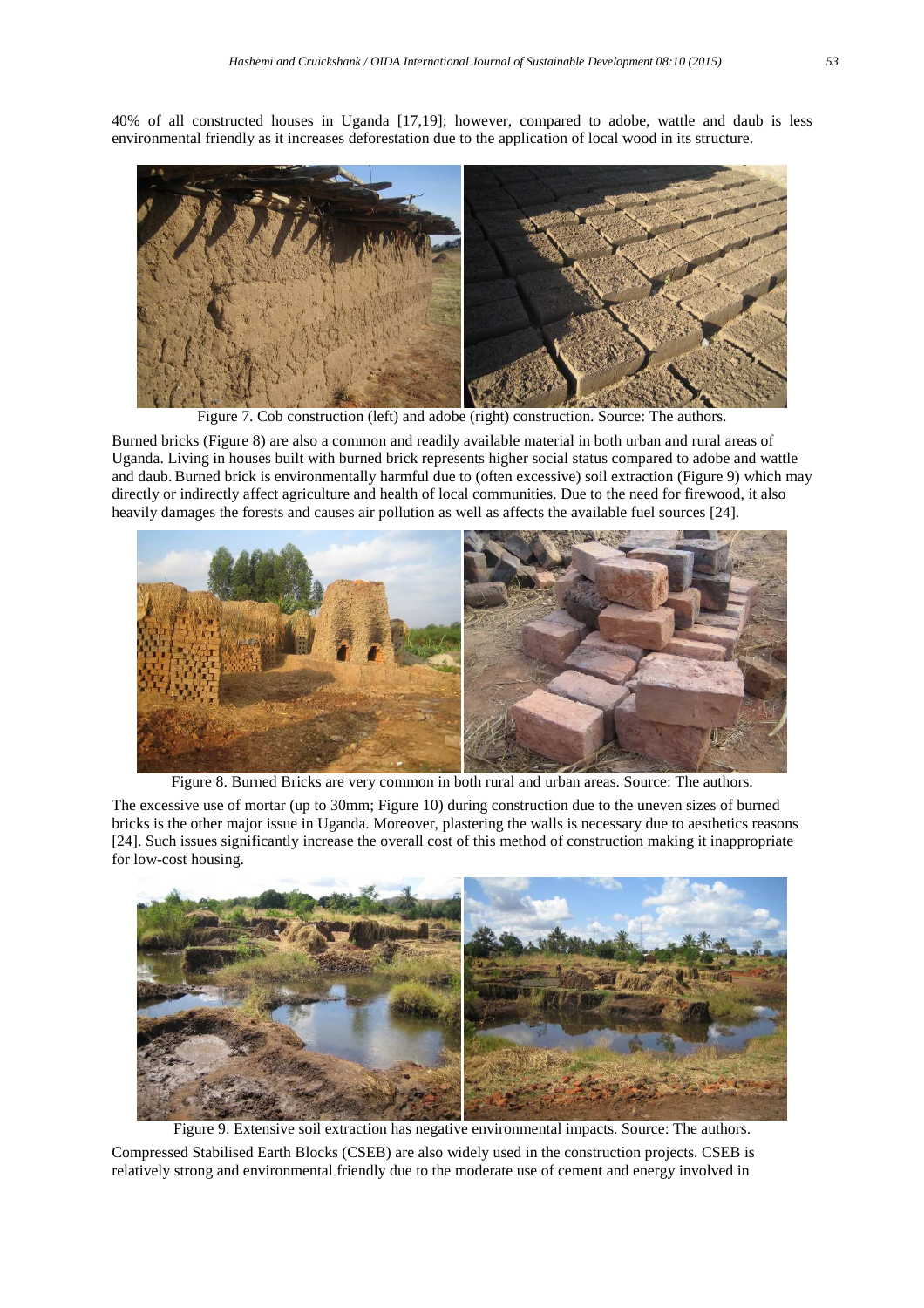production processes. However, consistent production control is required to assure the quality of the final product [10]. Compressed Earth Blocks (CEBs) and CSEBs are similar to Adobe blocks however CEBs and CSEBs are more uniform in sizes and shapes [24].



Figure 10. Excessive use of mortar due to uneven sizes/shapes of bricks. Source: The authors.

Concrete is also a common construction material which is more common in urban areas of the country. The use of cement has been increasing during the last decade [28]. Although concrete is strong and durable, it is rather expensive and is considered as a less environmental friendly material due to high energy consumptions and  $CO<sub>2</sub>$ emissions during the production of cement. Yet, in view of unprofessional, energy intensive production methods of burned bricks, concrete may be considered as a more sustainable material. Concrete is also regarded as a stylish material and living in concrete homes represents a high social status; however, its weak thermal performance/properties [29] may raise concerns over occupants' thermal comfort living in such houses. Moreover, relatively high costs of concrete makes it less appropriate for low-income housing.

| <b>Construction</b><br>Method/<br><b>Material</b>                | <b>Durability</b>                                                       | <b>Resistance</b>           | <b>Economy</b>                                                                                                                              | <b>Environmental</b><br><b>Impacts</b>                                                           |
|------------------------------------------------------------------|-------------------------------------------------------------------------|-----------------------------|---------------------------------------------------------------------------------------------------------------------------------------------|--------------------------------------------------------------------------------------------------|
| <b>Adobe</b>                                                     | Long life if<br>plastered and<br>maintained<br>well                     | Weak to<br>medium           | Very affordable. Final<br>cost varies depending on<br>the plaster used.                                                                     | Environmentally friendly<br>considering there is little<br>waste or energy involved<br>making it |
| <b>Wattle and</b><br>daub                                        | Require high<br>maintenance                                             | Weak                        | Low cost, considering<br>raw materials are readily<br>available                                                                             | Causes deforestation due<br>to the use of wood for the<br>structure                              |
| <b>Burned Bricks</b>                                             | Relatively<br>durable                                                   | Relatively<br><b>Strong</b> | Reasonable unit cost;<br>however overall it is<br>expensive due to the<br>amount of cement<br>required for mortar and<br>plaster            | Environmentally harmful<br>due to the<br>deforestation/firing and<br>excessive clay excavation   |
| <b>Compressed</b><br>Earth<br><b>Stabilised</b><br><b>Blocks</b> | Relatively<br>durable<br>(consistent<br>quality control<br>is required) | Relatively<br>Strong        | Respectively, 20%<br>cheaper, same costs and<br>15% more expensive than<br>a fired bricks wall with<br>equivalent, lower or poor<br>quality | Relatively sustainable due<br>to moderate use of cement<br>and energy involved in<br>productions |

| Table 4. Advantages and disadvantages of prevailing construction methods/materials in Uganda |
|----------------------------------------------------------------------------------------------|
| [10, 24, 25, 27, 29, 30]                                                                     |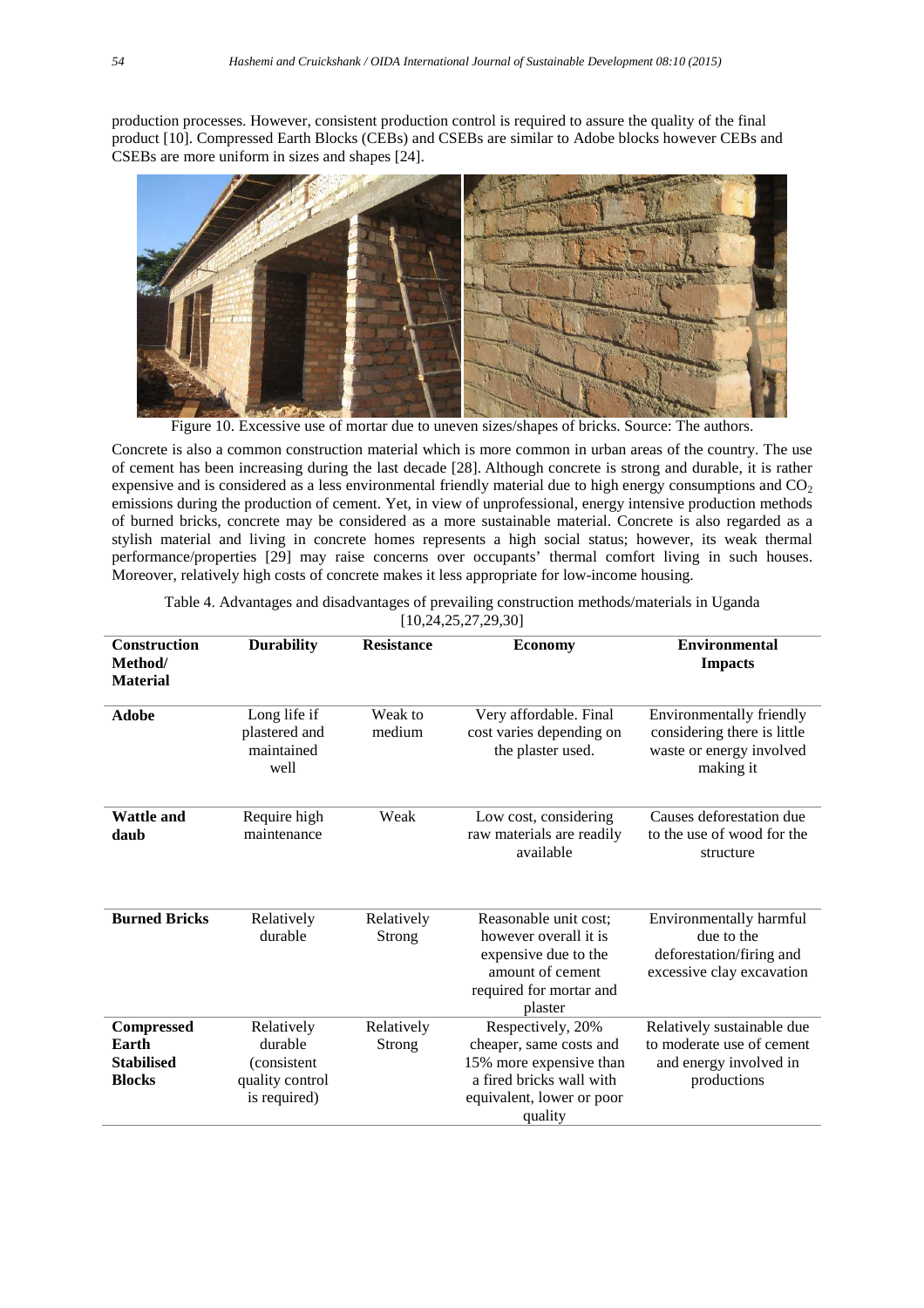| Durable | Strong but   | Expensive | Not environmentally        |
|---------|--------------|-----------|----------------------------|
|         | weak thermal |           | friendly as massive energy |
|         | performance  |           | is needed to produce       |
|         |              |           | cement.                    |
|         |              |           |                            |
|         |              |           |                            |

## *Embodied energy*

Operational energy (except for cooking and hot water) is not currently a major issues in African low-income housing. Embodied energy, in contrast, is the key factor in evaluating the sustainability of construction projects, methods and materials [29]. Many of the prevailing materials and methods of construction in Uganda are environmentally harmful. This is because of the very inefficient and energy intensive production and manufacturing processes.

Considering the required energy for processing and manufacturing the common construction materials, adobe, rammed earth and unfired clay bricks are the most environmental friendly materials with minimal embodied energy and CO<sub>2</sub> emissions. According to Oti et al., unfired pressed clay with no binder has an embodied energy and CO<sub>2</sub> emission of around 525.3 MJ/t and 25 kgCO<sub>2</sub>/t, respectively. These figures for the unfired clay brick with binders are between 657.1-667.1 MJ/t energy usage and 40.9-42.9 kgCO<sub>2</sub>/t emissions. The embodied energy and emissions of common PC-stabilised bricks with binder of around 12%, are in order 1025.6 MJ/t and  $125.1 \text{ kgCO} / t$  [31].

Thomas & Cruickshank calculated the embodied energy of common construction materials in Uganda [32]. They argue that the material costs and embodied energy are not proportional in Uganda as, for example, country fired bricks are relatively cheap while they are the most environmentally damaging construction material/method. Country bricks are followed by kiln-fired bricks and hollow concrete blocks as the second and third environmentally damaging methods of construction. Hashemi et al. also evaluated the embodied energy of different construction methods and materials in Ugandan low-income housing [29]. The findings of their research confirm that fired bricks are the most energy intensive construction material in Uganda. They argue that the embodied energy of fired bricks is up to 5.7 times higher than generic fired clay bricks in developed countries. The results of their research reveal that hollow concrete blocks are the most environmentally friendly walling method/material followed by cement stabilised soil blocks, artisan burned bricks/blocks and small-scale manufacturers' bricks. Table 5 summarises the embodied energy of common walling methods and materials in Uganda.

| <b>Walling Methods/Materials</b>                                    | <b>Embodied Energy</b><br>(MJ) for $1m^2$ of<br>walling |
|---------------------------------------------------------------------|---------------------------------------------------------|
| 200mm Hollow Concrete Blocks Wall, 20mm 1:4 cement mortar           | 127                                                     |
| 140mm Cement Stabilised Soil Blocks Wall, 20mm 1:4 cement mortar    | 176                                                     |
| 215mm Generic Brick Wall, 10mm 1:4 cement mortar                    | 791                                                     |
| 220mm Artisan Brick Wall, 20mm 1:4 cement mortar cement mortar      | 1067                                                    |
| 220mm Small-scale Manufacturer's Brick Wall, 20mm 1:4 cement mortar | 3542                                                    |

Table 5. Embodied energy of common walling methods [29].

#### **Discussions**

According to Uganda's National Development Plan 2010/11-2014/15 the main issues related to housing sector performance are as follows [19]:

- Old, fragile and unharmonised governmental laws and policies;
- Limited access to and expensive financing (e.g. high interest rates on mortgages);
- Skill shortages in areas such as architecture and structural engineering; and
- Expensive construction materials (e.g. a 50kg bag of cement is \$15 in Uganda compared to \$4 in the Middle East).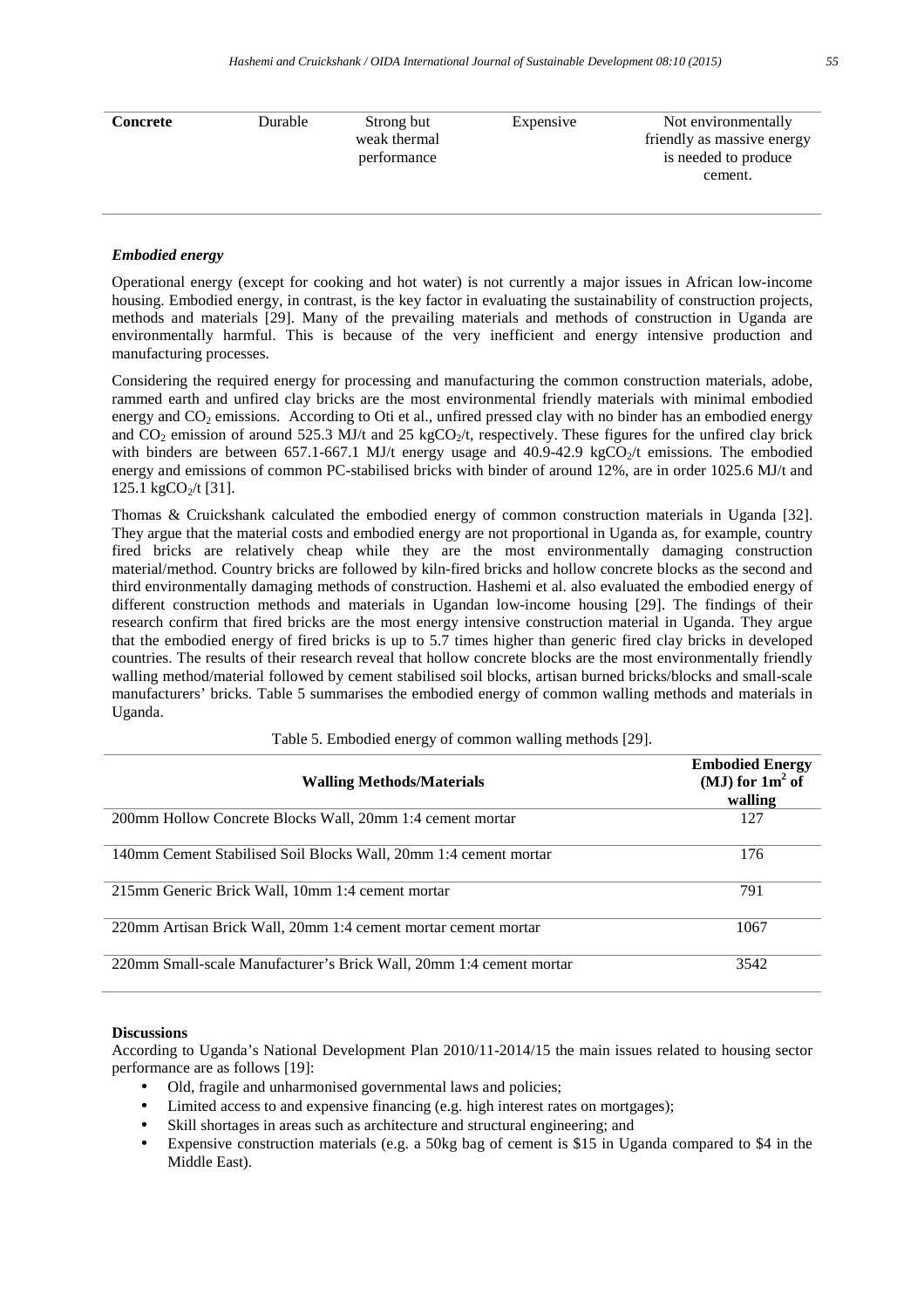The low quality materials with massive embodied energy, slums, low housing supply, poor indoor air quality, and limited access to basic facilities should be added to the above issues. The high population and urban growth rates also contribute to the abovementioned issues. Land and housing demands have also been greatly affected by the high population and urban growth rates [5]. Such conditions have led to increasing slums and informal settlements in many African countries including Uganda. In some African countries, slums and informal settlements make up more than 50% of the whole city's population [33]. For instance, over 60% of Uganda's capital city, Kampala, live in slums [20].

One of the major reasons for high rate of slum formation is access to urban land by low-income people which put low-income population under pressure to build, buy or rent low quality, small/high-density dwellings in informal settlement zones [33]. Compared to developing countries' slums, such settlements are in a much worse conditions and do not fit for the purpose by any standards [34]. The residents of such slums usually have very limited access to basic utility services and face risky environmental and health conditions [15]. The other reason for such rapid development of slums and informal settlements is the lack of structure to control the quality of housing by enforcing appropriate standards and guidelines [20]. Implementing land and housing regulations, policies and standards would help to address some issues such as housing quality, slums and informal settlements. Yet, as an "underdeveloped" country, Uganda does not have enough resources to effectively deal with such conditions. Previous attempts to improve the conditions have failed due to the lack of appropriate and sustained research which considers the local needs and circumstances [34]. Moreover, although the draft National Housing Policy gives particular attention to low-income housing aiming to improve slums and enforce minimum housing standards, considering the allocated budget, housing is not one of the Ugandan government's priorities. Nevertheless, the government's intention is to increase the private sector housing from less than 10,000 to 250,000 units by 2025 aiming to reduce the housing deficit by 50% [2].

Housing affordability is another major issue in Uganda. House prices may vary between 9000 and 719,000 USD. This is while the daily income of more than 50% of population in Kampala is about 1.33 USD. The available mortgages are well above the affordability level for 99% of the population [35]. High costs of land, infrastructure and construction materials are also major contributors to housing costs. The land and infrastructure stand for around 20% and 15-25% of the housing costs respectively. The cost of infrastructure is usually added to the housing units built by the private developers [2,21]; although, according to the Local Government Act (1997), local authorities are responsible for providing urban services [21]. This is while the affordable housing delivered by the government costs up to 3.5 times less than the private sector housing [2]. Due to housing costs, which are clearly outside the financial strength of a great portion of Ugandan families, there has been considerable growth in the urban rental market from 28% in 2002 to around 70% in 2007 [35]. The Ugandan government should therefore take responsibility for providing affordable housing and basic infrastructure in order to reduce housing costs. Low-interest, long-term mortgages should also be provided to make houses more affordable particularly for low-income populations.

Overcrowding and poor indoor air quality due to the limited space and cooking indoors (using firewood or charcoal) should be added to the abovementioned issues in Uganda. Figure 11 shows the common places of cooking for urban and rural households. Around 22% of urban and 9% of rural households cook indoors while 23% of rural and 48% of urban families cook outdoors. Around 60% of Ugandan families cooked indoors in a separate building [6,8]. This situation could considerably affect the health of the occupants living in these properties particularly women and children who are in direct contact with generated fumes and smoke from the wood (Figure 12). In this respect, implementing minimum housing design and quality standards particularly in terms of ventilation would help to improve the current conditions.



Figure 11. Place of cooking (%); Source of table: [6].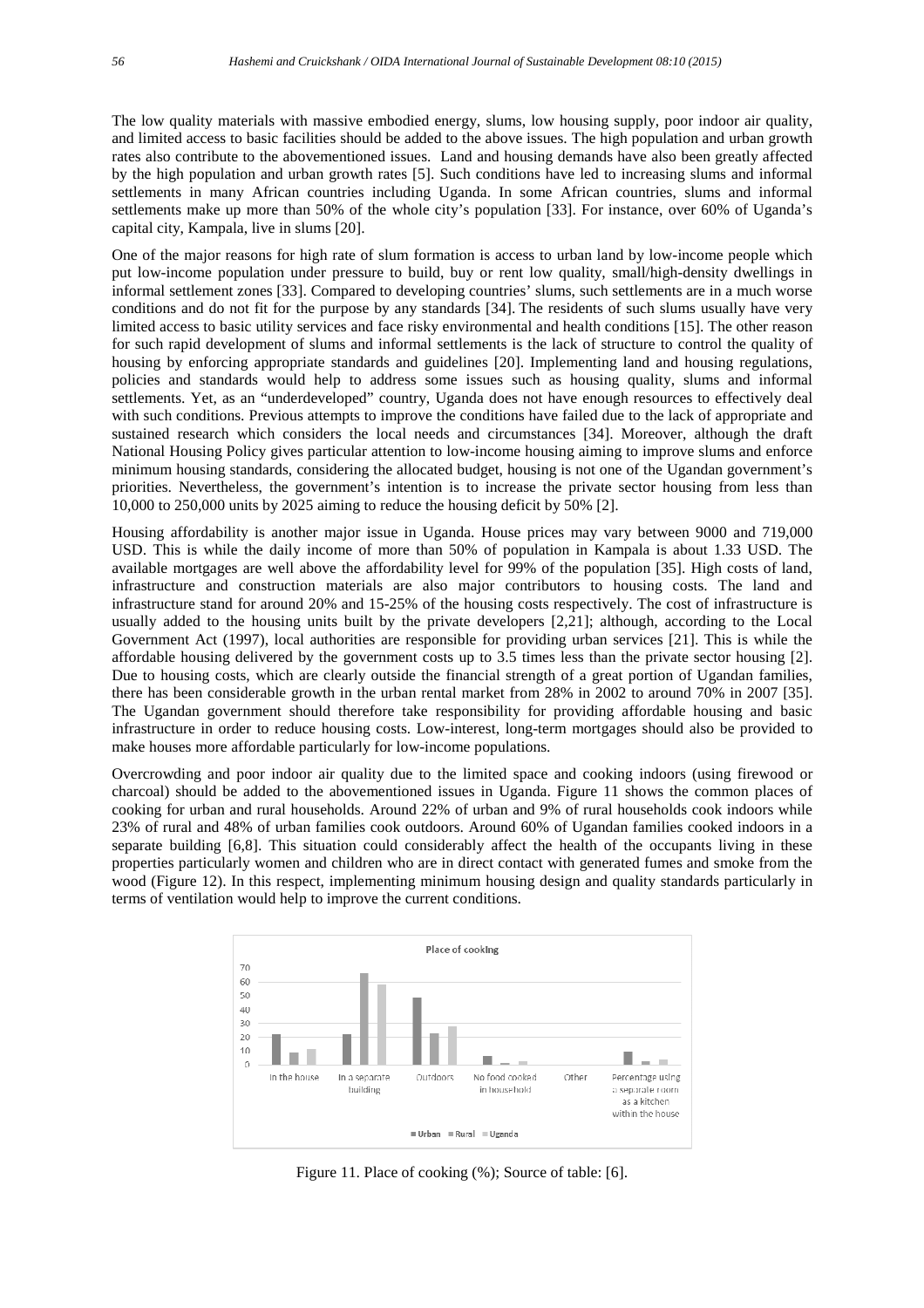Effective and efficient use of renewable energies is one of the key opportunities which can address many of the current issues in Uganda. The potential sources of renewable energy in Uganda are [36,37]:

- Solar energy: With an average solar insolation of 5-6  $kWh/m^2$ /day and 8 hours of sunshine per day, solar energy is a clean and reliable source of energy particularly for off-grid rural areas. 200 MW of solar electricity capacity is potentially available in Uganda;
- Wind: Although not as viable as solar energy, wind is also a potential source of clean energy for rural areas. Wind speed of more than 6m/s is experienced in areas such as lake shores and hills which is enough to operate wind turbines;
- Biomass and geothermal energy are other potential sources of green energy. Geothermal can potentially provide 450 MW of energy;
- Hydropower: Currently only less than 10% of the potential hydropower energy is exploited. Hydropower can potentially provide 3000 MW of energy in Uganda.

Despite such massive potentials, in 2011, less than 15% of Ugandan households had access to electricity. This figure was only around 5% for the rural areas [6]. According to the Ministry of Energy and Mineral Development, the Ugandan Government aims to increase the share of renewable energy from 4% to 61% by 2017 [36]; and increase the rural access to electricity to 22% by 2022 [38]. It is not clear as to how much these objectives have been achieved. Increased access to renewable energies would not only have environmental benefits, such as reduced deforestation and excessive  $CO<sub>2</sub>$  emissions caused by wood related fuels, but also improves the indoor air quality and health and wellbeing of Ugandan families by reducing their exposure to harmful fumes and smoke from firewood.



Figure 12. Poor indoor air quality due to cooking indoors affects the halth and wellbeing of the occupants. Source: The authors

Environmental impacts and embodied energy of prevailing construction methods and materials are also of major concerns in Uganda. Improving manufacturing/production processes could significantly reduce the embodied energy of the abovementioned materials [29]. Yet, although mechanisation improves the production processes, mechanisation may not be economical in Uganda due to the low production scales. The availability of spare parts and maintenance services are the other important issues [27]. For this and many other reasons, traditional, locally available materials and methods of construction are more appropriate in Uganda. The efforts should therefore be towards improving the processes and quality of prevailing construction methods and materials in Uganda.

# **Conclusions**

This paper studied the current housing conditions in Uganda in order to identify the limitations, barriers and opportunities for providing sustainable low-income housing in Uganda. Housing affordability; informal settlements and slums; unacceptable living conditions and standards in terms of overcrowding and access to basic amenities; and low quality, environmentally harmful construction methods and materials were identified as the major issues which should be addressed in Uganda. Based on the findings of this paper, the following short-, mid- and long-term plans and policies are recommended in order to improve the current housing conditions in Uganda.

# *Immediate and short-term plans/policies*

a) Improving the conditions of existing slums and informal settlements seems to be the most urgent issues which requires immediate attention. Affordable and easy to maintain facilities and infrastructure should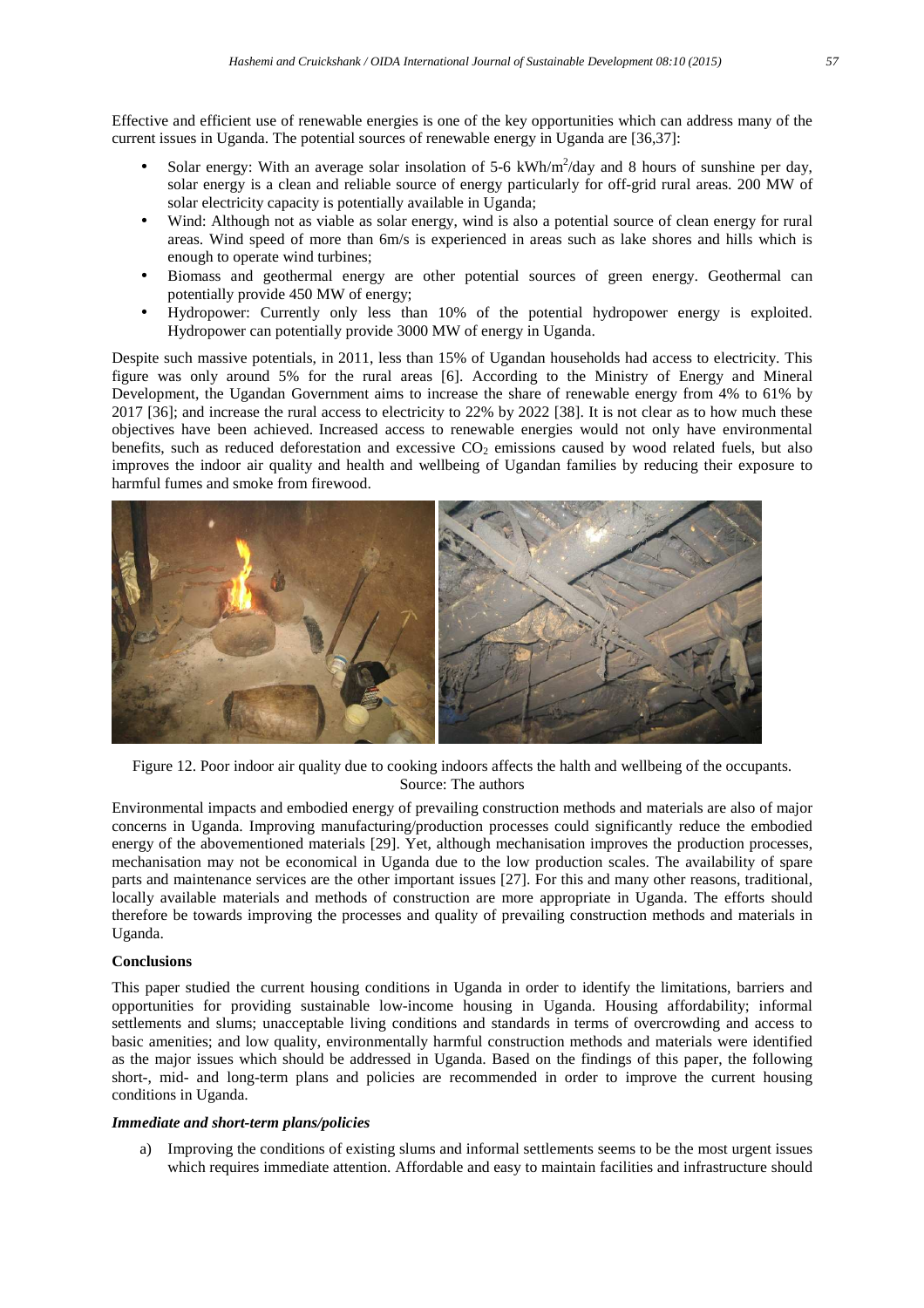be provided by the local authorities to improve the health and wellbeing of the low-income populations.

- b) Overcrowding is also a major issue which should be addressed to improve the living standards and reduce the risk of contracting infectious and transmissible diseases. Considering many Ugandan families live in rental properties, especially in urban areas, enforcing minimum building and occupancy standards for rental properties would help to address this issue. Providing design guidelines and standards, associated with education and training on the effects of occupancy conditions and behaviours on indoor air quality (IAQ), would also help to reduce the risks of poor IAQ in buildings improving the health and welling of the occupants particularly women and children who spend more time indoors.
- c) The current wasteful production methods of construction materials have negatively affected the local environment in both urban and rural areas contributing to issues such as deforestation, desertification, excessive and extensive soil extractions as well as health issues. It is therefore necessary to improve the current production/manufacturing methods of construction materials to mitigate the environmental impacts of the construction industry. In this respect, particular attention should be paid to production processes of fired bricks which are over four times more energy intensive than generic brick walls per square meter.

## *Mid-term plans/policies*

- a) The absence of appropriate urban land policies seems to be a major reason for rapid growth of slums and informal settlements. Managing and providing urban lands for low-income housing would help to address these issues.
- b) The very high housing costs, which are outside the financial strength of low-income people, also contribute to issues such as slum growth and very high rate of rental properties in urban areas. Providing long-term, affordable and accessible mortgages for low-income people would make houses more affordable and help to address these issue.
- c) Building regulations and standards should also be developed and implemented by the government and local authorities to control and improve the housing quality.
- d) Simultaneously, use of environmentally friendly, locally available materials should be encouraged to reduce the costs as well as the environmental impacts of construction methods and materials. Raising public awareness on environmental issues would help to improve the current conditions. Moreover, builders and artisan producers should be educated/trained in order to improve both production and construction methods and processes. In this respect providing samples/examples, national exhibitions, competitions, awards and incentives would encourage the construction industry to review and improve its current practices.

#### *Long-term plans/policies*

- a) Access to alternative sources of energy such as electricity should be increased. This is particularly important in rural areas where access to electricity is only around 5% of the households. In this respect, taking advantage of renewable energy sources such as solar and wind energy in rural areas is recommended. Access to alternative energy sources would also help to reduce the rate of deforestation by reducing fuelwood consumption for cooking. This would in turn reduce the risk of poor indoor air quality and improve the health and wellbeing of low-income populations.
- b) New construction methods and materials should be developed and encouraged. This may be considered along with construction technology transfer to improve the current conditions in Uganda. The statistical data discussed in this paper reveal that the share of alternative and new construction methods/materials in Uganda is negligible. The current trend is, in fact, more towards replacing high maintenance materials such as adobe with more durable, but less sustainable energy intensive, materials such as fired bricks. This trend should be associate with gradual replacement of current environmentally damaging construction methods and materials with more innovative and sustainable ones which are adapted to the current conditions and requirements of the country.

It should be noted that reducing embodied energy is the key factor in reducing the  $CO<sub>2</sub>$  emissions and environmental impacts of Ugandan low-income housing sector. Nevertheless, rising living standards may transform the operational energy from negligible to a major issue in the near future. Similar trends have been experienced in other developing countries such as India and China where space cooling has become a major issue. Therefore, passive design strategies should also be promoted to address thermal comfort and indoor air quality as well as operational energy in both domestic and non-domestic buildings. The above factors need to be collectively addressed to achieve a truly sustainable housing industry in Uganda.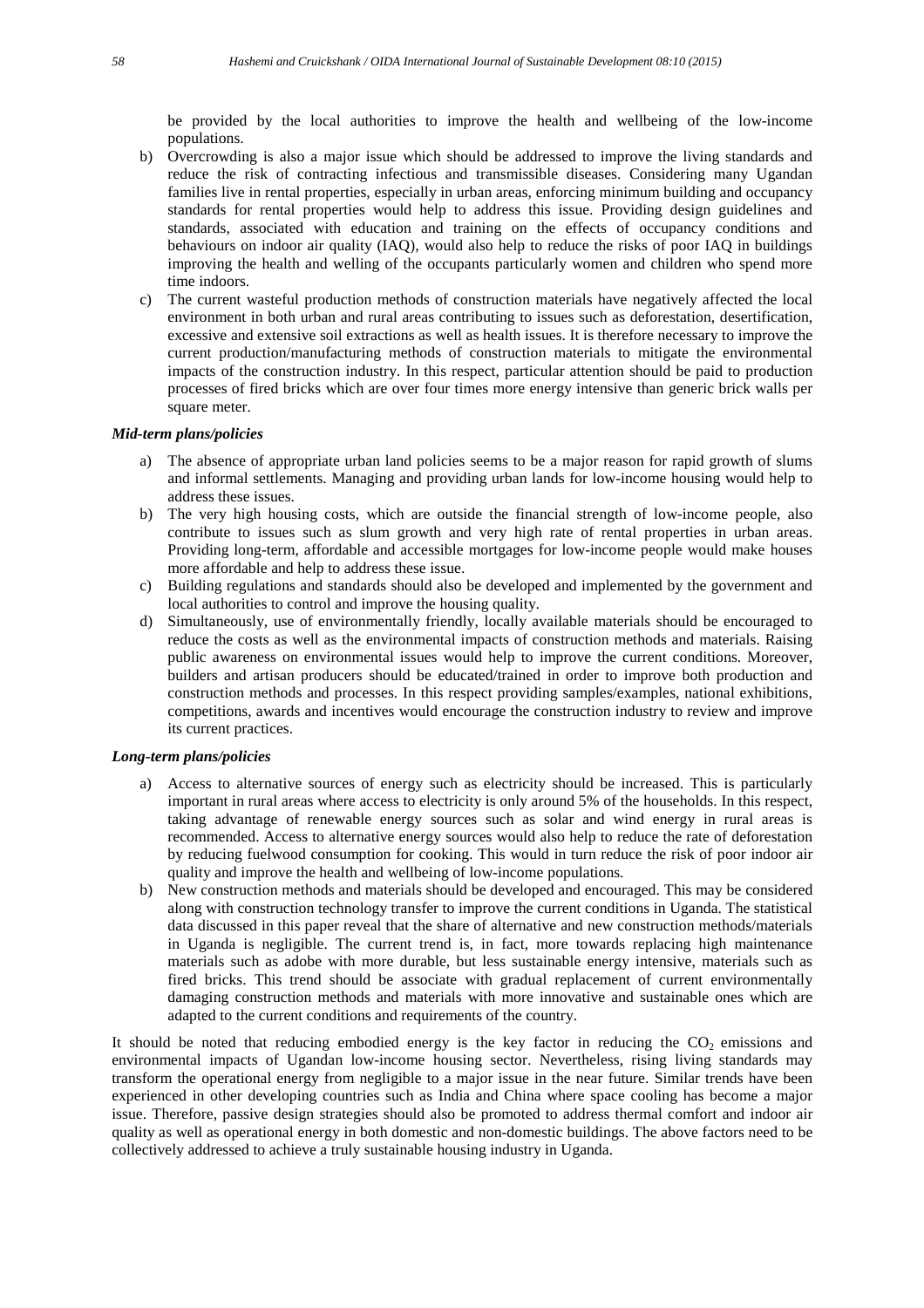#### **Acknowledgements**

This document is an output from a project co-funded by UK aid from the UK Department for International Development (DFID), the Engineering & Physical Science Research Council (EPSRC) and the Department for Energy & Climate Change (DECC), for the benefit of developing countries. The views expressed are not necessarily those of DFID, EPSRC or DECC.

#### **References**

- [1] Oling, V., Rwabizambuga, A. & Warren-Rodriguez, A. (2014). Uganda, African Economic Outlook,
- [2] CAHF (2014). Housing Finance in Africa 2014 Yearbook 5th edition, A review of some of Africa's housing finance markets, November 2014, The Centre for Affordable Housing Finance in Africa, South Africa.
- [3] Malik, K. (2014). Human Development Report 2014, Sustaining Human Progress: Reducing Vulnerabilities and Building Resilience, United Nations Development Programme, New York, USA.
- [4] EPRC (2013). Uganda 2013 FinScope [9] Survey Report Findings, Unlocking Barriers to Financial Inclusion, Economic Policy Research Centre, Kampala, Uganda.
- [5] UN-HABITAT (2009). Country Programme Document 2008 2009, UGANDA, United Nations Human Settlements Programme (UN-HABITAT), HS Number: HS/1112/09E, United Nations Human Settlements Programme, Nairobi, Kenya.
- [6] UBOS (2012b). Uganda Demographic and Health Survey 2011, Uganda Bureau of Statistics, Kampala, Uganda.
- [7] ACTwatch Group & PACE/Uganda (2013). Household Survey, Uganda, 2012 Survey Report. Washington, DC: Population Services International.
- [8] UBOS (2006). 2002 Uganda Population and Housing Census, Analytical Report, Uganda Bureau of Statistics, Kampala, Uganda.
- [9] AGRA (2010). Baseline Survey, AGRA Interventions in Uganda, Final Report, Alliance for a Green Revolution in Africa. [23].agra.org/download/533950114a486/
- [10]EMI (2012). Architectural Design Guide, Engineering Ministries International East Africa, Kampala, Uganda http://emiea.org/documents/eMiEA\_Architectural\_Design\_Guide.pdf (Accessed 05/04/2015)
- [11]Watkins, K. (2007). Human Development Report 2007/2008, Fighting climate change: Human solidarity in a divided world, United Nations Development Programme (UNDP), first published by Palgrave Macmillan, New York, USA.
- [12]BTI (2012). Uganda Country Report. Bertelsmann Stiftung's Transformation Index, Gütersloh.
- [13]BTI (2014). Uganda Country Report, Bertelsmann Stiftung's Transformation Index, Gütersloh.
- [14]Klugman, J. (2011). Human Development Report 2011, Sustainability and Equity: A Better Future for All, United Nations Development Programme, Palgrave Macmillan, New York, USA.
- [15]UN-Habitat (2013). The State of Planning in Africa, An Overview, HS Number: HS/010/14E, United Nations Human Settlements Programme, Urban Planning and Design Branch, Nairobi, Kenya.
- [16]UNDESA (2014). World Urbanization Prospects, The 2014 Revision, United Nations, Department of Economic and Social Affairs, New York, USA.
- [17]UBOS (2010), Uganda National Household Survey 2009/10, Uganda Bureau of Statistics, Kampala, Uganda.
- [18]UNFPA (2013). The State of Uganda Population Report 2013, Population and Social Transformation: Addressing the needs of Special Interest Groups Population Secretariat, Ministry of Finance, Planning and Economic Development, Kampala, Uganda.
- [19]NPA (2010). National Development Plan (2010/11 2014/15), National Planning Authority, Kampala, Uganda.
- [20]UN-HABITAT (2007). Situation Analysis of Informal Settlements in Kampala, Cities Without Slums, Sub-Regional Programme for Eastern and Southern Africa, Kivulu (Kagugube) and Kinawataka (Mbuya 1) Parishes, HS/873/06E, United Nations Human Settlements Programme, Nairobi.
- [21]Kalema, W. & Kayiira, D. (2012). Overview of the Housing Industry and Housing Finance Sector in Uganda, Centre for Affordable Housing Finance in Africa.
- [22]MEMD (2014). 2013 Statistical Abstract, Sector Planning/Policy Analysis Unit, Ministry of Energy and Mineral Development, Kampala, Uganda.
- [23]Ruskulis, O. (2009). Mud as a Mortar, Practical Action, The Schumacher Centre for Technology & Development, Rugby, UK.
- [24] 24 Perez, A. (2009). Interlocking Stabilised Soil Blocks, Appropriate earth technologies in Uganda, HS/1184/09E, United Nations Human Settlements Programme, Nairobi, KENYA.
- [25] CRAterre (2005). Earth Architecture in Uganda, Pilot project in Bushennyi 2002-2004, CRATerre Editions.
- [26]Minke, G. (2001). Construction manual for earthquake-resistant houses built of earth, GATE BASIN (Building Advisory Service and Information Network), Eschborn.